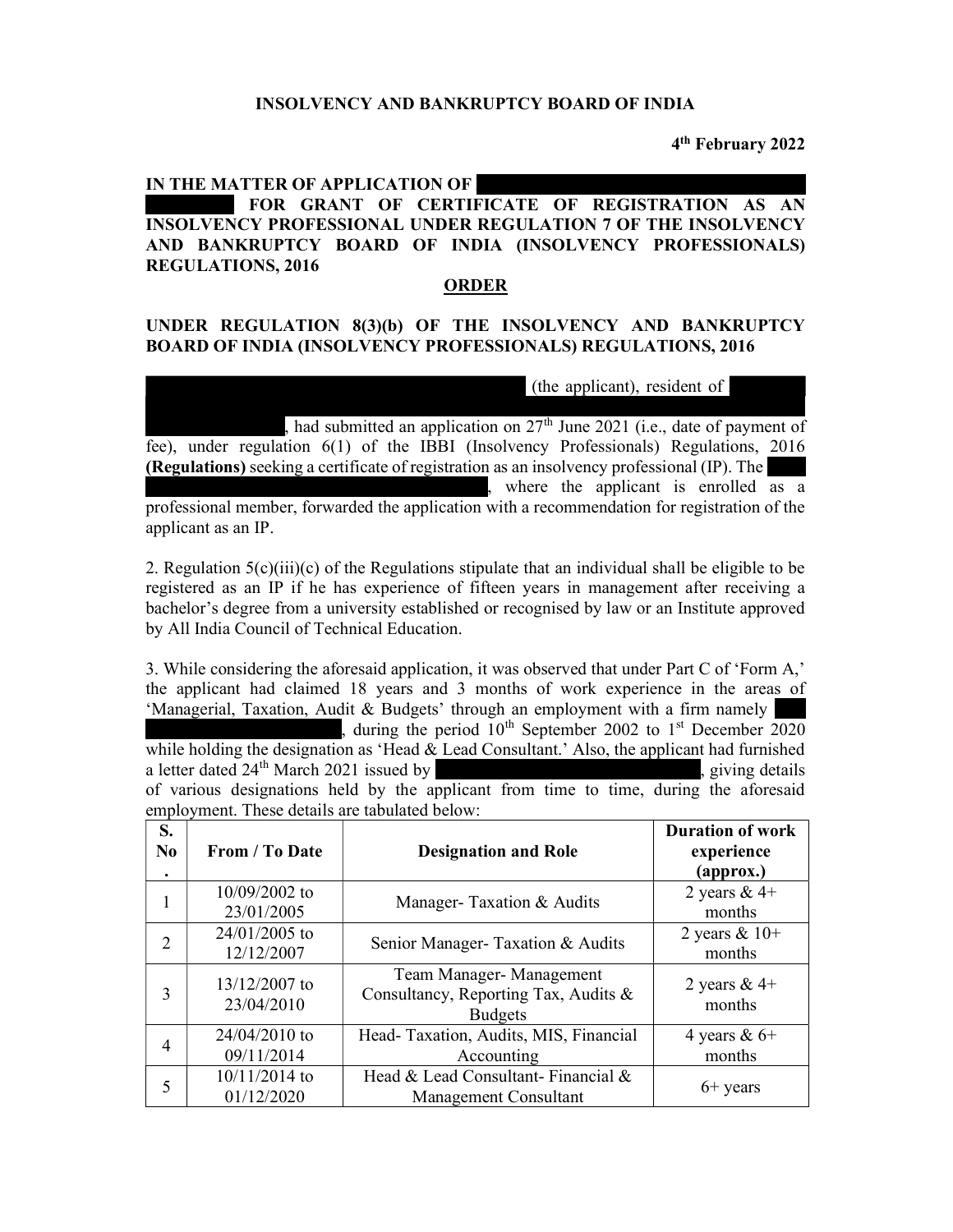| <b>Total</b> | 18 years and 3<br>months |
|--------------|--------------------------|
|              |                          |

4. The Board, upon examination of the application, found the supporting documents furnished by the applicant as inadequate to establish the nature of work experience of the applicant, as experience in management. Thus, a question that arose for consideration was as to how the experience has been corroborated and established to determine his eligibility. Accordingly, necessary clarifications were sought from IPA. Subsequently, IPA vide its letter dated  $23<sup>rd</sup>$  July  $2021$  inter alia submitted that "we are satisfied that

is eligible for registration as an Insolvency Professional." Vide said letter, IPA also furnished to the Board, a copy of another letter dated  $1<sup>st</sup>$  March 2021 issued by

 $\frac{1}{\lambda}$  giving details of job description of the applicant. It is not clear as to why the applicant did not furnish the aforesaid letter dated  $1<sup>st</sup>$  March 2021 along with his application.

5. After consideration of the resubmitted application, along with its clarifications, the Board did not find the documents/clarifications as satisfactory to establish required experience in management. Thus, the Board formed a *prima facie* opinion that registration ought not to be granted to the applicant and communicated the same to him on  $2<sup>nd</sup>$  August 2021. In response, and as requested, the applicant availed an opportunity for a hearing before me on 9<sup>th</sup> September 2021, while submitting additional documents during the interim. Post hearing, the applicant made further submissions including the last one made on  $7<sup>th</sup>$  January 2022.

6. The application, oral and written submissions made by the applicant, and the material available on record have been considered. It is also observed that in support of credibility of his employer, the applicant has furnished documents such as copy of acknowledgement of Form ITR 5 filed by the firm with the income-tax authorities, copy of information on status of empanelment of the firm with Office of CA&AG, and details of registration of the firm with Institute of Chartered Accountant of India (ICAI).

7. Further, upon seeking records to substantiate his employment such as appointment letter, promotion letter(s), statutory documents like Form 16, audited books of accounts of the firm, the applicant has furnished letter of appointment dated  $30<sup>th</sup>$  August 2002, promotion letter dated  $15<sup>th</sup>$  January 2005, letter of promotion dated  $6<sup>th</sup>$  December 2007, promotion letter dated  $12<sup>th</sup>$ April 2010, letter of promotion dated  $6<sup>th</sup>$  November 2014 and experience letter dated  $7<sup>th</sup>$  January 2022. While the said letters depict his designation and salary, there is no mention of his job description. It is only in the subsequent letters dated  $1<sup>st</sup>$  March 2021 (submitted by IPA on 23<sup>rd</sup> July 2021 and resubmitted by applicant on 15<sup>th</sup> August 2021) and  $24<sup>th</sup>$  March 2021 issued by the employer, that the job description of the applicant is found to be outlined.

8. It is further observed that the letter dated  $1<sup>st</sup>$  March 2021 (resubmitted by applicant on  $15<sup>th</sup>$ August 2021) provide for additional information about the employee strength and turnover of the firm. The letter mentions that the firm has around 30 individuals employed comprising of qualified chartered accountants (CAs), semi-qualified CAs, audit assistants, articles, management consultant, computer data operator and that its turnover was in the range of Rs. 9 to 12 lacs approx. during the financial years 2018-19, 2019-20 and 2020-21. However, it is difficult to establish the nature of experience of the applicant as experience in management, basis this information.

9. The applicant has also furnished copy of annual pay slips from financial years 2007-08 to 2016-17, year 2018, 2019 and 2020 as a proof of being gainfully employed with the firm. The incorrect permanent account number (PAN) reflecting on these documents make it difficult to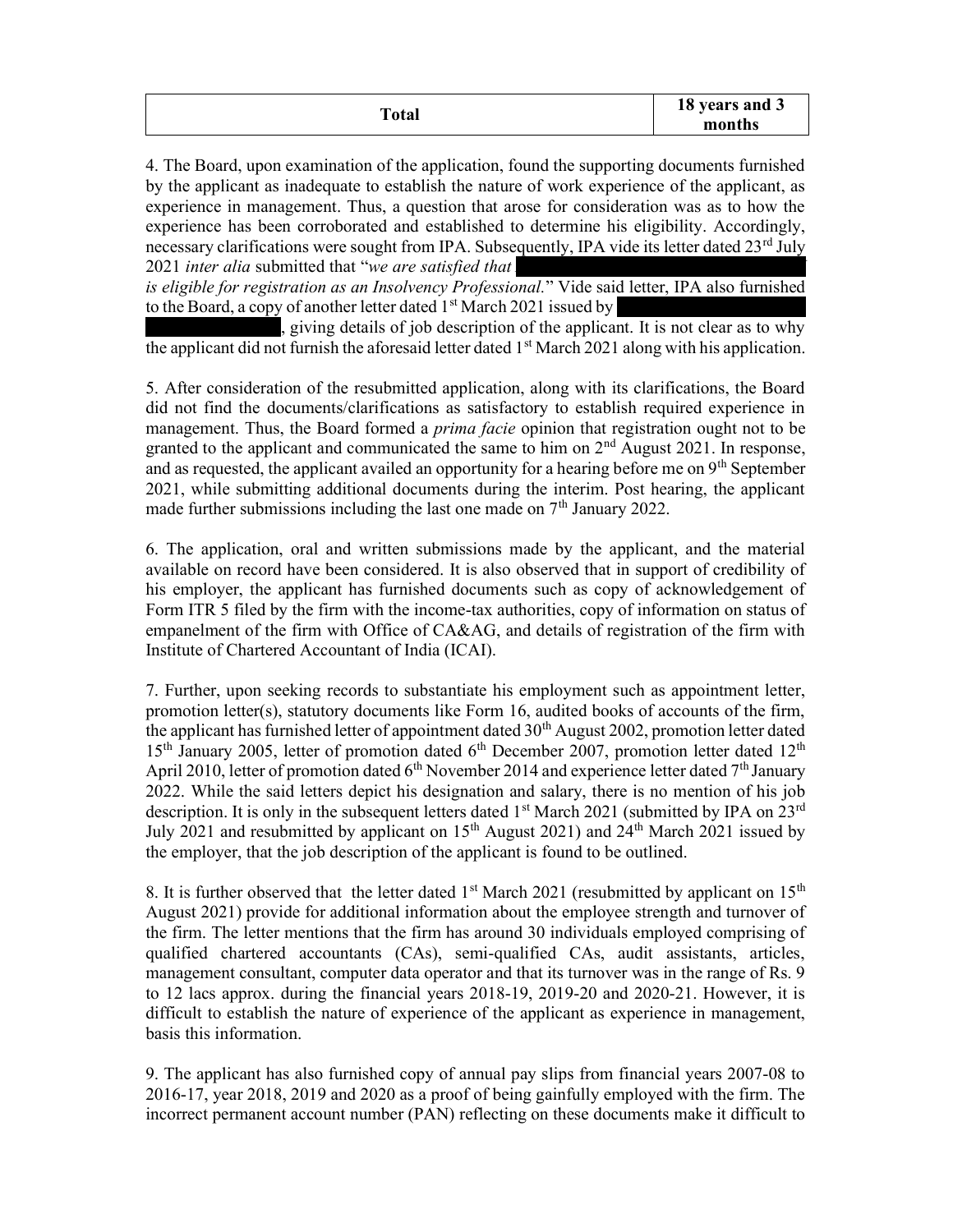establish their authenticity. Moreover, the bank account number has been mentioned on these documents, however, applicant has not furnished any proof towards receipt of salary into his account as an additional proof to corroborate the experience claimed by him. Vide his communications dated 9<sup>th</sup> November 2021 and 7<sup>th</sup> January 2022 read with communication dated 24<sup>th</sup> November 2021, the applicant expressed his inability to furnish any supporting documents, other than those already submitted by him.

10. For the individual statutory records, applicant has submitted copy of acknowledgement of ITR-4 for financial years from 2006-07 to 2014-15 (except 2011-12) and of ITR-1 from financial years 2015-16 to 2019-20. These documents indicate that for majority of the duration, applicant has filed return in the category of 'income from business or professions' which may or may not have included 'income from salaries'. To this effect, the applicant could not furnish copy of complete income-tax return forms instead he has furnished self-certified statement of income depicting computation of income and tax. Moreover, the applicant also expressed inability to submit copy of statutory document(s) issued by the employer while stating that old records of Form 16 (issued under income-tax laws) are not available for download from the new income-tax website. It is difficult to discern that applicant was not in possession of his crucial statutory records for any of the years for which experience has been claimed. The nature of association of applicant with the firm is also not clear from the records. While the applicant has claimed his experience as 'experience in employment', however, the aforesaid documents indicate a combination of different nature of experience. Thus, the applicant has failed to substantiate his claim of possessing credible employment experience.

11. It is pertinent to note that an IP is entrusted with the duty of management of affairs and operations of a corporate debtor. Such managerial competence comes from experience in management which primarily involves getting things done through and with the help of people and comprises functions such as planning, organizing, staffing, directing, and controlling. Moreover, on one hand, the regulations have specified the eligibility criteria for professionals such chartered accountant, company secretary, cost accountant, advocate while, on the other hand, for individuals having experience in management after securing a bachelor's degree. It is worthwhile to note that the regulations have also distinguished the aforesaid eligibility criteria by the number of years of prior experience which is required i.e., for professionals, 10 years' experience and for others, 15 years' of experience in management. Thus, for an applicant to become eligible as per the latter criteria, additional number of years of experience needs to be demonstrated when compared with the experience held by a professional.

12.Further, employment is a sort of a contract between the employer and the employee, wherein, in lieu of the services rendered by the employee, compensation by way of salary/ remuneration is paid. Under the Contract Act 1872, there are four things to consider with regard to employment contract, first, offer made by the employer, second, acceptance of the offer by the employee, third, clear communication between the employer and the employee and lastly, consideration, without which a contract is incomplete. Employment, therefore, is directly related to the remuneration paid by employer as nobody generally works for free. If the certificate of employment or pay slip issued by the employer indicates payment of salary with bank account number of the employee, then it should be supported with documentary evidence about deposit/ transfer of the same, from the bank account of the employer to that of the employee.

13. The applicant has provided the experience certificate from If mentioning the details about the period of employment and per month salary.